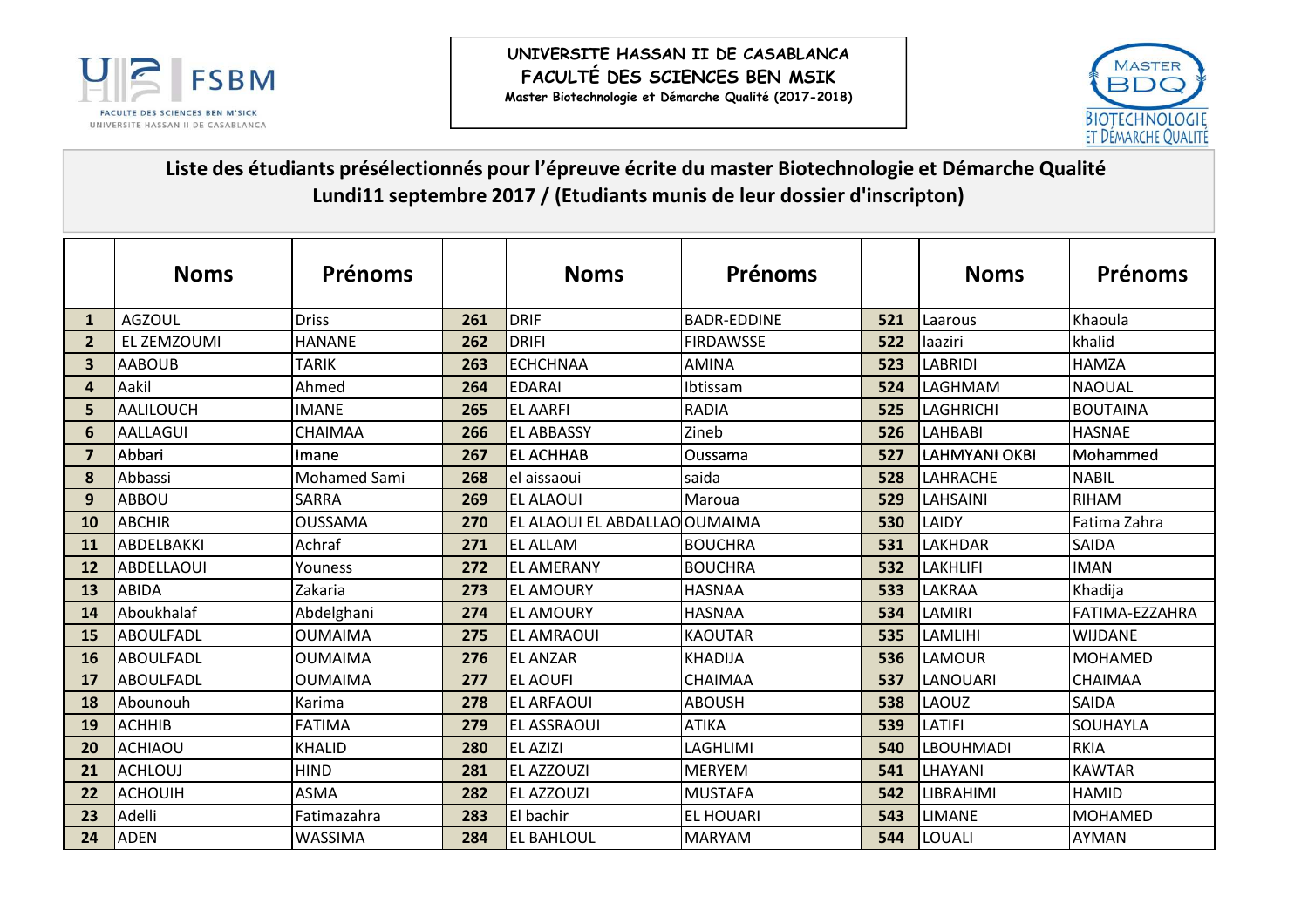| 25 | <b>ADIB</b>          | Sabra               | 285 | <b>EL BAKKALI</b>      | 2 Hafsa         | 545 | <b>ILOUIMINE</b> | Mohssine            |
|----|----------------------|---------------------|-----|------------------------|-----------------|-----|------------------|---------------------|
| 26 | ADOUD                | <b>IMANE</b>        | 286 | <b>EL BARDAOUI</b>     | <b>MARIYAM</b>  | 546 | Loukrati         | Oumaima             |
| 27 | Afas                 | Kaoutar             | 287 | El barnaoui            | Smail           | 547 | Loutfi           | ayoub               |
| 28 | <b>AGRIDA</b>        | imad                | 288 | <b>EL BASETT</b>       | <b>HAJAR</b>    | 548 | MAAGHLOUD        | FATIMA EZZAHRA      |
| 29 | <b>AGUERD</b>        | <b>SFIA</b>         | 289 | <b>EL FAKIR</b>        | <b>IMANE</b>    | 549 | <b>MAAJI</b>     | Ihssane             |
| 30 | AHALLAL              | <b>MOHAMED</b>      | 290 | <b>EL FARJI</b>        | <b>SAFAA</b>    | 550 | MAALOUM          | <b>HICHAM</b>       |
| 31 | <b>AHDOUSS</b>       | AYOUB               | 291 | <b>EL FATIMI</b>       | <b>ZINEB</b>    | 551 | MAARAFI          | ZAKARIA             |
| 32 | AHMAMA               | <b>MERYEM</b>       | 292 | <b>EL FATIMI</b>       | <b>CHARKI</b>   | 552 | MAAROUF          | <b>ASSIA</b>        |
| 33 | lahmar               | khaoula             | 293 | El frakcha             | Oussama         | 553 | MAAYLEFA         | <b>FATIMA</b>       |
| 34 | <b>AHMAR-RASS</b>    | <b>NEZHA</b>        | 294 | <b>EL GAATIB</b>       | <b>HAJAR</b>    | 554 | <b>MABROUK</b>   | <b>FATIMA ZAHRA</b> |
| 35 | IAHOU                | KELTOUMA            | 295 | <b>El Ghallab</b>      | Houda           | 555 | IMAHDAOUI        | LAILA               |
| 36 | AHRAYHIRA            | <b>HANANE</b>       | 296 | <b>EL HABCHI</b>       | KHADIJA         | 556 | MAHDAR           | <b>ZINEB</b>        |
| 37 | <b>AIT BRAIM</b>     | <b>KAWTAR</b>       | 297 | <b>EL HADDIOUI</b>     | AMINA           | 557 | MAHFOUD          | SANAA               |
| 38 | Ait El Bourane       | Ghizlane            | 298 | <b>EL HAFIDI</b>       | <b>OUMAIMA</b>  | 558 | MAHFOUD          | Sanaa               |
| 39 | Ait El Caid          | khadija             | 299 | el haid                | loubna          | 559 | MAHFOUD          | <b>MARYEM</b>       |
| 40 | <b>AIT EL KHOU</b>   | <b>IMANE</b>        | 300 | <b>EL HAJY</b>         | <b>MOHAMED</b>  | 560 | mahfoud          | mouad               |
| 41 | <b>AIT LAHCEN</b>    | NOUHAILA            | 301 | EL HAMDAOUI            | FATIMA ZAHRAE   | 561 | <b>MAHOUGAN</b>  | LOUBNA              |
| 42 | <b>AIT MESSAOUD</b>  | YASSINE             | 302 | EL HAMMADI             | NISSERINE       | 562 | <b>MAKNOUN</b>   | Zakaria             |
| 43 | ait said             | jihad               | 303 | <b>EL HANDAOUI</b>     | <b>EL MEHDI</b> | 563 | <b>MAMOUNI</b>   | Hanane              |
| 44 | <b>AIT SALAH</b>     | <b>BOUCHRA</b>      | 304 | <b>EL HANNANI</b>      | <b>KHADIJA</b>  | 564 | <b>MANDAR</b>    | <b>HIND</b>         |
| 45 | <b>AIT SIDI BABA</b> | <b>FATIMA ZAHRA</b> | 305 | <b>EL HARRAZ</b>       | <b>ZAINEB</b>   | 565 | MANSOUR          | <b>IMANE</b>        |
| 46 | <b>AJELABI</b>       | <b>YOUSSEF</b>      | 306 | <b>EL HASSOUNI</b>     | <b>MOHAMED</b>  | 566 | <b>MAROURI</b>   | <b>MERIEM</b>       |
| 47 | AKARKOUCH            | <b>ILIAS</b>        | 307 | <b>EL HILALI</b>       | Karima          | 567 | <b>MARSI</b>     | Fatima ezzahra      |
| 48 | <b>AKAZZOU</b>       | SOUKAINA            | 308 | <b>EL HLAL</b>         | <b>KHADIJA</b>  | 568 | MASRAR           | <b>MOHAMED TAHA</b> |
| 49 | <b>AKCHAT</b>        | OUMAIMA             | 309 | <b>EL HOSIMI</b>       | <b>RAJAE</b>    | 569 | MASSOUM          | Salma               |
| 50 | Akdim                | Othmane             | 310 | IEL idrissi            | zineb           | 570 | MAZA             | <b>INTISSAR</b>     |
| 51 | AKEBBAB              | khalid              | 311 | EL IDRISSI EL BOUZAIDI | <b>OUMAIMA</b>  | 571 | MAZRAG           | <b>HALA</b>         |
| 52 | AKHOUY               | <b>GHIZLANE</b>     | 312 | <b>EL JIRARI</b>       | <b>ZINEB</b>    | 572 | MELLOUKI         | <b>MARWA</b>        |
| 53 | <b>AKLI</b>          | <b>ACHRAF</b>       | 313 | El Kettani             | Zineb           | 573 | MESNAOUI         | Rida                |
| 54 | <b>ALAMI</b>         | ikram               | 314 | <b>EL KETTANI</b>      | <b>ZINEB</b>    | 574 | <b>MHARI</b>     | LAILA               |
| 55 | <b>ALAOUI MRANI</b>  | <b>KARIMA</b>       | 315 | <b>El Khaider</b>      | Khaoula         | 575 | <b>MIMOUNI</b>   | Rim                 |
| 56 | <b>ALAS</b>          | SAID                | 316 | El khaldi              | Amina           | 576 | Misbah           | Bouchra             |
| 57 | <b>ALAYOUA</b>       | <b>BRAHIM</b>       | 317 | <b>EL KHAROTI</b>      | ZAKARIA         | 577 | <b>MOHIB</b>     | ALI                 |
| 58 | <b>ALLALI</b>        | <b>MALIKA</b>       | 318 | <b>El Khattab</b>      | Meryem          | 578 | MOHIBILLAH       | <b>KARIMA</b>       |
| 59 | <b>ALLITI</b>        | Hajar               | 319 | <b>EL KHDRI</b>        | <b>SOUKAINA</b> | 579 | MOHSSINE         | Zineb               |
| 60 | lamal                | fatima ezzahra      | 320 | <b>EL KHYAT</b>        | <b>CHAYMAA</b>  | 580 | MOJAHID          | <b>MUSTAPHA</b>     |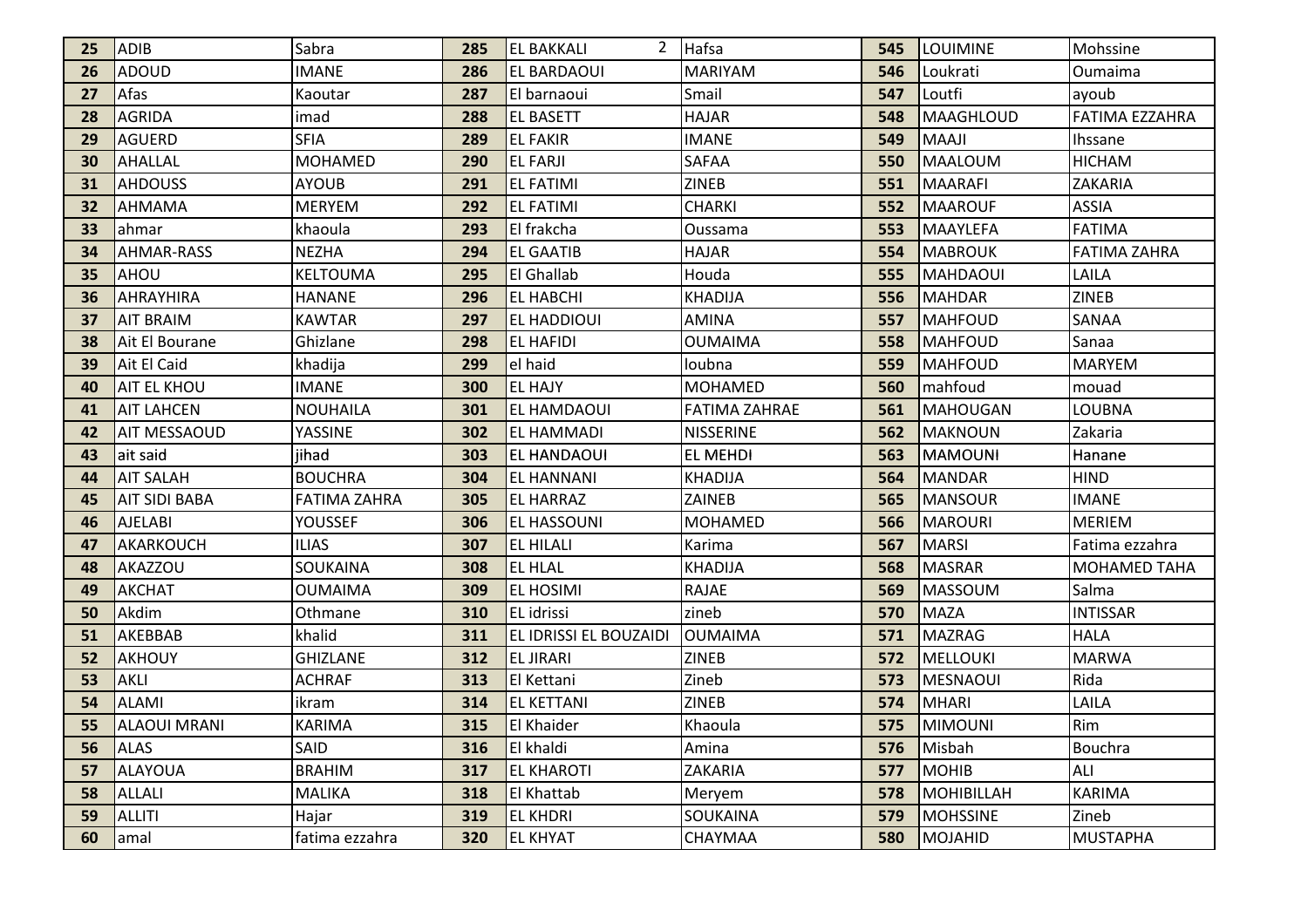| 61 | <b>Amanouanou</b>  | Youssef            | 321 | <b>EL KIHAL</b>    | <b>CHAIMAA</b>      | 581 | Mouafik        | Mohamed               |
|----|--------------------|--------------------|-----|--------------------|---------------------|-----|----------------|-----------------------|
| 62 | <b>AMGHAR</b>      | Fatima Ezzahra     | 322 | <b>EL MAAROUFI</b> | <b>RACHID</b>       | 582 | Mouafik        | Mina                  |
| 63 | amghar             | abdeladim          | 323 | <b>EL MADLIOUI</b> | Ayoub               | 583 | MOUJAHID       | <b>ZINEB</b>          |
| 64 | AMHID              | <b>HASSNA</b>      | 324 | <b>EL MADLIOUI</b> | <b>AYOUB</b>        | 584 | moukhliss      | wijdane               |
| 65 | <b>AMILO</b>       | <b>OUMAIMA</b>     | 325 | <b>EL MAGHAT</b>   | YASSINE             | 585 | MOUKHLISS      | Aymen                 |
| 66 | <b>AMINA</b>       | <b>AIT BOUJEMA</b> | 326 | <b>EL MAZYOUNY</b> | <b>IKBAL</b>        | 586 | Moumene        | Imane                 |
| 67 | <b>AMRIBT</b>      | AHMED              | 327 | <b>EL MOUIH</b>    | <b>NADIA</b>        | 587 | MOUMINE        | SARA                  |
| 68 | AMZIL              | CHAYMAA            | 328 | El moukrifi        | Rim                 | 588 | MOUSSAHIM      | Ibtissam              |
| 69 | Amzil              | Mohamed            | 329 | <b>EL OUALI</b>    | <b>MANAL</b>        | 589 | MOUSSAOUI      | khadija               |
| 70 | <b>ANADIF</b>      | <b>IMANE</b>       | 330 | <b>EL OUASTI</b>   | Noura               | 590 | Moustakim      | Chaimaa               |
| 71 | ANEJJAR            | <b>KHALID</b>      | 331 | <b>EL YAAKOUBI</b> | Ibrahim             | 591 | MOUZAITI       | younes                |
| 72 | ANOUAR             | <b>MAJDA</b>       | 332 | <b>EL ZAITOUNI</b> | <b>SARA</b>         | 592 | Mrini          | Mhamed                |
| 73 | AOUSSAR            | <b>KHADIJA</b>     | 333 | <b>ELABBASSI</b>   | <b>NOUR-EDDINE</b>  | 593 | MTIBAKH        | <b>OUAHIBA</b>        |
| 74 | Aqodad             | Ilham              | 334 | <b>EL-ADLI</b>     | Hajar               | 594 | <b>NABIL</b>   | <b>KAWTAR</b>         |
| 75 | <b>ARAKA</b>       | <b>ZINEB</b>       | 335 | <b>ELALAMI</b>     | <b>ZINEB</b>        | 595 | <b>NACER</b>   | <b>JALILA</b>         |
| 76 | larif              | soufiane           | 336 | Elalji             | Fatimaezzahra       | 596 | Nacer          | Aymen                 |
| 77 | <b>ARIF</b>        | <b>ZINEB</b>       | 337 | <b>ELAZZAOUI</b>   | <b>SARA</b>         | 597 | NACERI         | CHAYMAA               |
| 78 | <b>ARIFI</b>       | <b>SOFIA</b>       | 338 | elbarrani          | leila               | 598 | NADIF          | Sara                  |
| 79 | ASANAOU            | FATIMAEZZAHRA      | 339 | <b>ELBERKAOUI</b>  | <b>YOUNESS</b>      | 599 | nadim          | chaimae               |
| 80 | <b>ASKANE</b>      | <b>MOHAMMED</b>    | 340 | <b>ELBOUNY</b>     | <b>HAMZA</b>        | 600 | <b>NADIM</b>   | LAILA                 |
| 81 | ASKANE             | <b>MOHAMMED</b>    | 341 | <b>ELBOUROUMI</b>  | <b>ASMAE</b>        | 601 | NADIM          | LAILA                 |
| 82 | <b>ASSAID</b>      | <b>HASSNA</b>      | 342 | <b>ELFAYD</b>      | <b>ASSIA</b>        | 602 | <b>NADIR</b>   | Abdellatif            |
| 83 | <b>ASSAL</b>       | Mohamed            | 343 | <b>ELGADROUR</b>   | <b>MALIKA</b>       | 603 | NAJEM          | <b>FATIMA EZZAHRA</b> |
| 84 | <b>ASSANFE</b>     | <b>NAIMA</b>       | 344 | <b>ELGORDO</b>     | <b>HANANE</b>       | 604 | <b>NAOUMY</b>  | YOUSSEF               |
| 85 | <b>ASSIMEDDINE</b> | <b>MERYEM</b>      | 345 | <b>ELHADDADI</b>   | SAMI                | 605 | nasri          | majda                 |
| 86 | <b>ASTID</b>       | HAMZA              | 346 | <b>ELHAJJI</b>     | <b>OTHMANE</b>      | 606 | NASSIB         | <b>MOHAMED</b>        |
| 87 | <b>ATIF</b>        | <b>OSSAMA</b>      | 347 | <b>ELHAJJI</b>     | Othmane             | 607 | <b>NASSIB</b>  | <b>MOHAMED</b>        |
| 88 | <b>ATMANI</b>      | SAIDA              | 348 | <b>ELHAJJI</b>     | MARYEM              | 608 | <b>NASSID</b>  | Loubna                |
| 89 | <b>ATMANI</b>      | <b>HAMZA</b>       | 349 | <b>ELHAKMY</b>     | AMAL                | 609 | Nassih         | Zineb                 |
| 90 | <b>ATTA</b>        | <b>NAJMA</b>       | 350 | <b>ELHALOUI</b>    | <b>KHADIJA</b>      | 610 | NECHCHADI      | <b>HABIBA</b>         |
| 91 | AZAYOU             | <b>IMANE</b>       | 351 | elhanch            | kawtar              | 611 | <b>NFAOUI</b>  | <b>MERYEM</b>         |
| 92 | AZHARI             | <b>ZINEB</b>       | 352 | <b>ELHANIOUI</b>   | <b>FATIMA ZAHRA</b> | 612 | NINICH         | Oumaima               |
| 93 | Azira              | Chaimae            | 353 | <b>ELHAQAOUI</b>   | <b>SOFIA</b>        | 613 | nouina         | adam                  |
| 94 | <b>AZIZ</b>        | LOUALI             | 354 | Elharchi           | Kawtar              | 614 | NOURDDINE      | AHMED                 |
| 95 | <b>AZOUZ</b>       | <b>MOUNIA</b>      | 355 | <b>ELIDRISSI</b>   | SOUAD               | 615 | <b>OUAAZIZ</b> | <b>MERYEM</b>         |
| 96 | AZZOUGOUAGH        | LAHSSAN            | 356 | ELjabboury         | Fatima-zahra        | 616 | louabou        | m'barek               |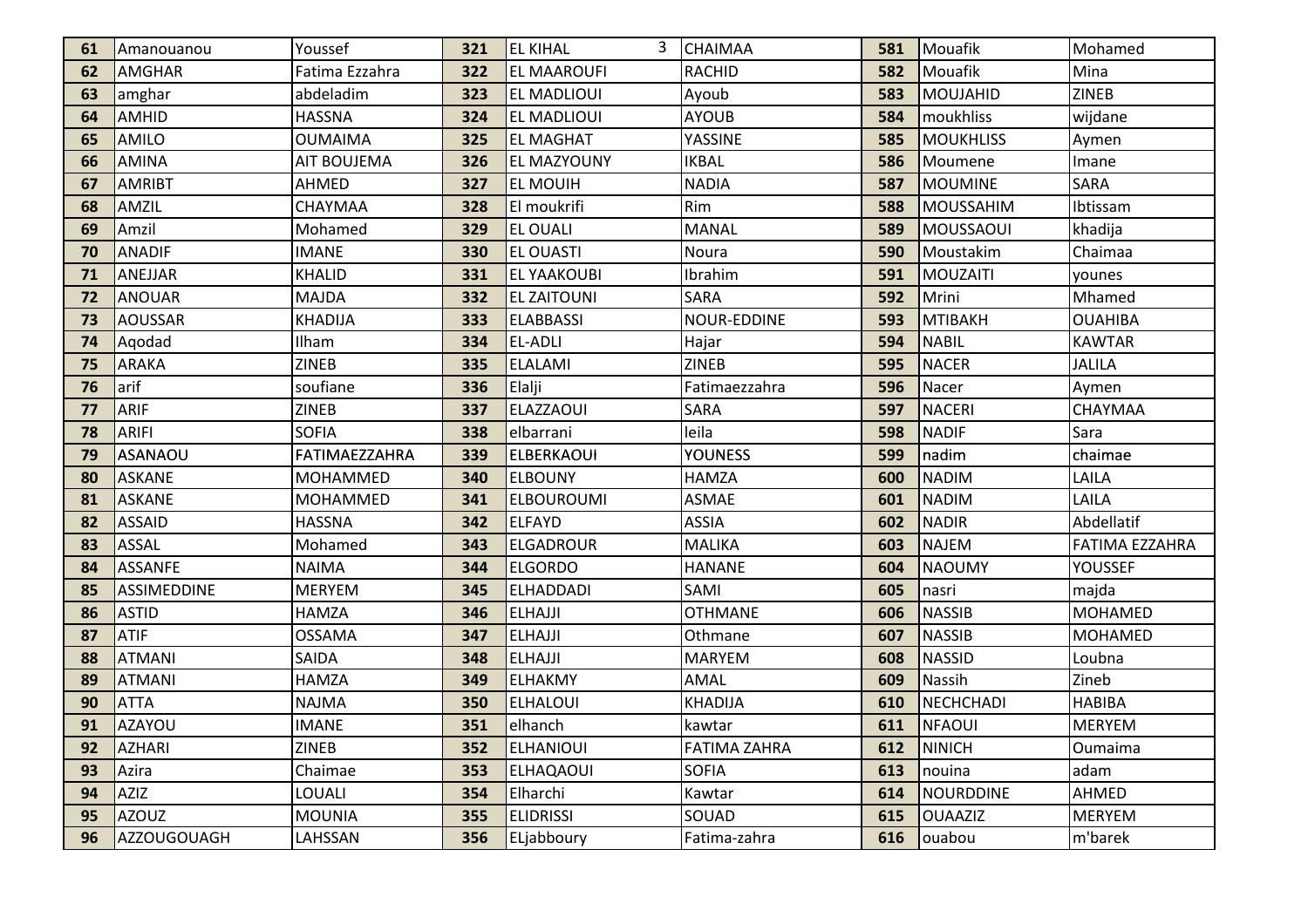| 97         | <b>BADR</b>      | <b>KHADIJA</b>   | 357 | Elkabaatari<br>4    | Khalid              | 617 | louafik           | oumaima                           |
|------------|------------------|------------------|-----|---------------------|---------------------|-----|-------------------|-----------------------------------|
| 98         | Badraoui         | Basma            | 358 | <b>ELKHALFI</b>     | Hamid               | 618 | OUAGMAN           | <b>ISMAIYL</b>                    |
| 99         | <b>BAHAL</b>     | <b>NABIL</b>     | 359 | Elkhalil            | Youness             | 619 | <b>OUAJAL</b>     | SOUKAINA                          |
| 100        | bahir            | kaoutar          | 360 | <b>ELKOBBI</b>      | ABDERRAZAK          | 620 | <b>OUALIL</b>     | <b>OUMAIMA</b>                    |
| 101        | <b>BAHSAINE</b>  | <b>KENZA</b>     | 361 | <b>ELMANSOURI</b>   | Laila               | 621 | <b>OUANTAR</b>    | khaoula                           |
| 102        | <b>BAKADER</b>   | <b>HAFSA</b>     | 362 | <b>ELMANSOURI</b>   | <b>Brahim</b>       | 622 | <b>OUARCHI</b>    | AMINE                             |
| 103        | BAKHCHIN         | <b>DIKRA</b>     | 363 | <b>ELMATRAG</b>     | <b>SARA</b>         | 623 | <b>OUARD</b>      | <b>TARIK</b>                      |
| 104        | <b>ВАКНКНАКН</b> | <b>HAJAR</b>     | 364 | <b>ELMOKADEM</b>    | <b>ILHAM</b>        | 624 | <b>OUARD</b>      | <b>NAHLA</b>                      |
| 105        | <b>BAKKOUCH</b>  | SOUKAINA         | 365 | <b>ELMOUDDEN</b>    | Abderrazak          | 625 | <b>OUASSIF</b>    | YASSINE                           |
| 106        | BAKOUR           | <b>IKRAM</b>     | 366 | <b>ELMOUTAKI</b>    | <b>YOSRA</b>        | 626 | <b>OUAZAHROU</b>  | Rania                             |
| 107        | <b>BALIT</b>     | <b>AHMED</b>     | 367 | <b>ELOUAHABI</b>    | <b>HASNAA</b>       | 627 | <b>OUAZIR</b>     | <b>GHOUFRANE</b>                  |
| 108        | <b>BALLOUCH</b>  | FATIMA-EZZAHRA   | 368 | <b>ELOUATI</b>      | AMINA               | 628 | <b>OUBAHA</b>     | <b>HICHAM</b>                     |
| 109        | BARBARA          | YOUSRA           | 369 | <b>ELRHALI</b>      | Mehdi               | 629 | Oubassou          | Leila                             |
| 110        | <b>BARBARA</b>   | YOUSRA           | 370 | <b>ELWAHAB</b>      | <b>FATAHALAH</b>    | 630 | <b>OUBAZI</b>     | Sara                              |
| 111        | <b>BARHOU</b>    | <b>NOUHAILA</b>  | 371 | <b>EN NAIMANI</b>   | SAAD                | 631 | ouchbel           | fatimazahra                       |
| 112        | <b>BARICHOU</b>  | <b>ASMAE</b>     | 372 | <b>ENNAJIH</b>      | <b>SAMIRA</b>       | 632 | <b>OUDDAROUR</b>  | <b>HANAN</b>                      |
| <b>113</b> | BAROUDI          | YOUSSEF          | 373 | <b>ENNASR</b>       | <b>SAAD</b>         | 633 | <b>OUDRA</b>      | zakaria                           |
| 114        | BAROUDI          | youssef          | 374 | <b>ER-RABIY</b>     | Soufyan             | 634 | Ouedraogo         | Kiswendsida<br>jeanbaptiste junio |
| 115        | Barry            | Adama            | 375 | <b>ERRAMI</b>       | <b>RACHID</b>       | 635 | <b>OUERDIGHI</b>  | Ibtissam                          |
| 116        | BASSA            | Omar             | 376 | <b>ERRAZQI</b>      | <b>SARA</b>         | 636 | Ouhemmou          | sara                              |
| 117        | BASSALAK         | Hajar            | 377 | <b>ES-SADEK</b>     | <b>WALID</b>        | 637 | <b>OUKADDOU</b>   | <b>SOUKAINA</b>                   |
| 118        | <b>BASSOU</b>    | <b>AZEDDINE</b>  | 378 | <b>ESSADEQY</b>     | <b>HASSAN</b>       | 638 | Ouldbba           | Zineb                             |
| 119        | belaaroussi      | assia            | 379 | <b>ES-SAGHRAOUI</b> | Meryem              | 639 | <b>OULOUDA</b>    | Khalid                            |
| 120        | belaaroussi      | assia            | 380 | <b>ESSAKI</b>       | AHMED               | 640 | <b>OULOUS</b>     | <b>AHMED</b>                      |
| 121        | <b>BELABBES</b>  | M'BARKA          | 381 | <b>ES-SAMLALY</b>   | ABDELLATIF          | 641 | <b>OUSAID</b>     | FATIMA EZ-ZAHRA                   |
| 122        | Belarbi          | Mounia           | 382 | <b>ESSEMLALI</b>    | <b>BRAHIM</b>       | 642 | ousidi            | mohammad                          |
| 123        | <b>BELAYADI</b>  | <b>OUMAIMA</b>   | 383 | <b>ESSMIRI</b>      | <b>IMANE</b>        | 643 | Outahmidit        | Mariem                            |
| 124        | <b>BELCADI</b>   | <b>MERYEM</b>    | 384 | <b>ETTABOUTI</b>    | <b>NISRINE</b>      | 644 | <b>OUTFAROUIN</b> | Saloua                            |
| 125        | BELFAKIR         | <b>KARIMA</b>    | 385 | <b>ETTAHIRI</b>     | Rachid              | 645 | outtalb           | brahim                            |
|            | 126 BELGANI      | Abdellatif       | 386 | <b>ET-TAMAMI</b>    | <b>ICHRAQ</b>       | 646 | <b>OUYAAZZA</b>   | <b>SOFYA</b>                      |
|            | 127 BELHAJ       | <b>LAHOUCINE</b> | 387 | <b>ETTANJAOUY</b>   | <b>KENZA</b>        | 647 | <b>QADRI</b>      | <b>Oussama</b>                    |
|            | 128 BELHAJ       | <b>LAHOUCINE</b> | 388 | <b>EWAGUE</b>       | <b>FATIMA ZAHRA</b> | 648 | <b>QAISS</b>      | Abelhamid                         |
| 129        | belhimer         | miloud           | 389 | ezzahir             | asma                | 649 | <b>QATANI</b>     | <b>HAMZA</b>                      |
|            | 130 BELKADI      | loubna           | 390 | <b>EZZAIRI</b>      | ABDELLAH            | 650 | RABHI             | SOUKAINA                          |
|            | 131 BELKAF       | Aymane           | 391 | FADIL               | <b>NADIA</b>        | 651 | RABI              | <b>SOUKAINA</b>                   |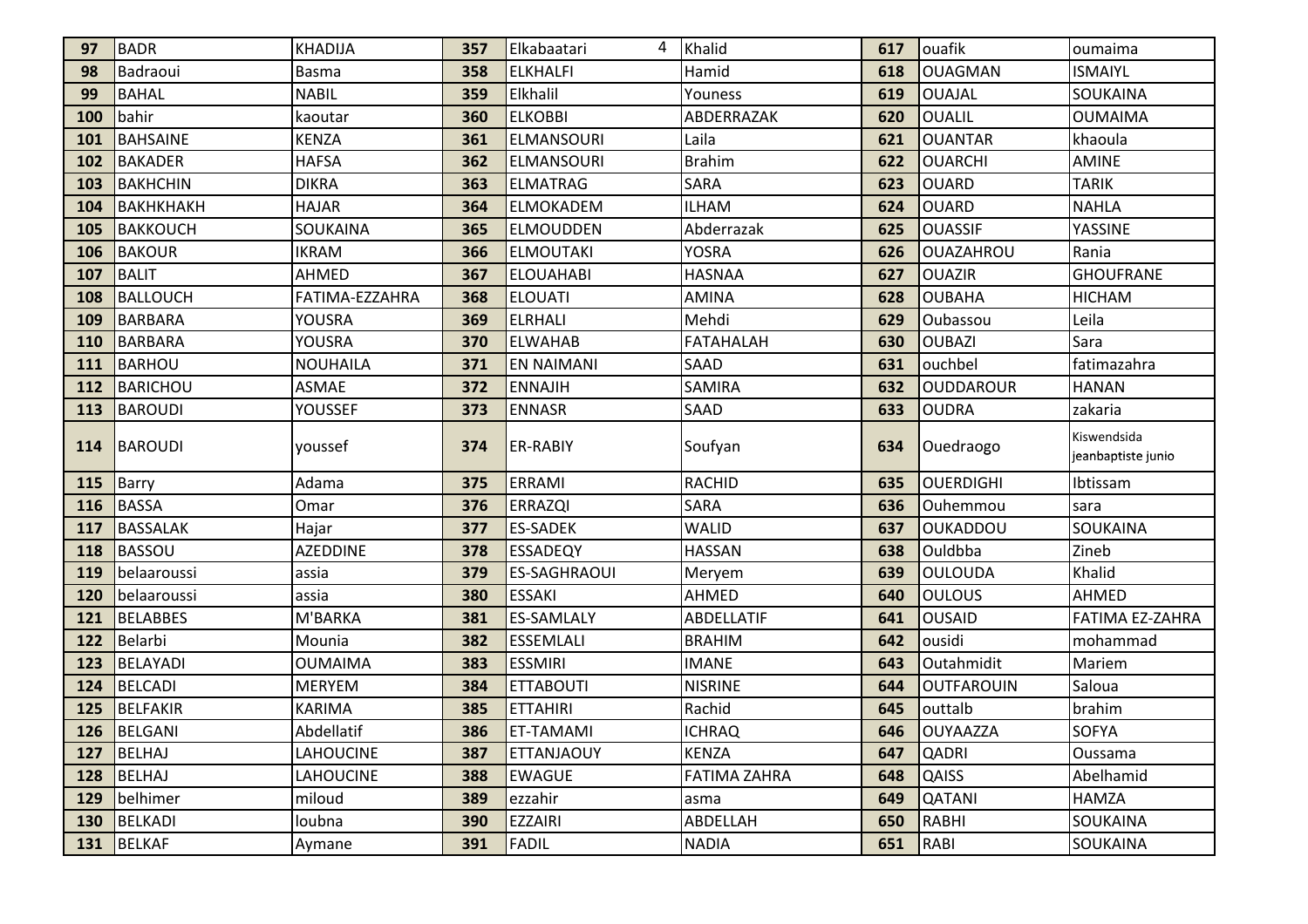| 132        | bellakhdim         | abdelkabir            | 392 | 5<br><b>FAIT</b>       | Omar            | 652 | RACHED          | SARA                  |
|------------|--------------------|-----------------------|-----|------------------------|-----------------|-----|-----------------|-----------------------|
| 133        | bellamine          | yasmine               | 393 | <b>FAKHOUR</b>         | <b>JIHANE</b>   | 653 | Rachid          | Fatiha                |
| 134        | <b>BELLAOUI</b>    | <b>RACHID</b>         | 394 | <b>FAKHRI</b>          | AMINA           | 654 | <b>RADI</b>     | SOUHAIL               |
| 135        | BELMEKNASSI        | <b>NAZIK</b>          | 395 | <b>FANNANE</b>         | <b>ASMAA</b>    | 655 | <b>RADI</b>     | <b>AYOUB</b>          |
| 136        | <b>BEN ADDOU</b>   | <b>OMAR</b>           | 396 | <b>FARAGI</b>          | <b>MOHAMED</b>  | 656 | <b>RADIL</b>    | <b>FERDAOUSS</b>      |
| 137        | <b>BEN CHOUAFI</b> | <b>AIMAN</b>          | 397 | Farid                  | Nora            | 657 | Rafiqui         | Wafaà                 |
| 138        | <b>BEN LAHCEN</b>  | Ismail                | 398 | Farrakh                | Zineb           | 658 | RAHMI           | CHAIMAA               |
| 139        | <b>BEN MALOUI</b>  | Abdelali              | 399 | fathi                  | mourad          | 659 | RAHOUI          | <b>HAJAR</b>          |
| 140        | <b>BEN RAMDANE</b> | <b>MOHAMMED</b>       | 400 | <b>FATHI</b>           | <b>SAFAA</b>    | 660 | <b>RAISS</b>    | <b>MALIKA</b>         |
| 141        | <b>BEN TALHA</b>   | Ayoub                 | 401 | Fatih                  | Halima          | 661 | <b>RAJEB</b>    | ZAHIRA                |
| 142        | BENABDEJLIL        | <b>BOUTAYNA</b>       | 402 | Fatih                  | Halima          | 662 | <b>RAKKABI</b>  | <b>FATIMA EZZAHRA</b> |
| 143        | BENABOUCHE         | SALMA                 | 403 | fatima                 | zahra           | 663 | Ramrami         | Soukaina              |
| 144        | BENCHARRAF         | <b>HAJAR</b>          | 404 | Fatima-ez-zahra        | Grini           | 664 | <b>RAMZAOUI</b> | <b>ASSIA</b>          |
| 145        | BENCHBAB           | kawtar                | 405 | <b>FEKRAOUI</b>        | <b>KAWTAR</b>   | 665 | Ramzi           | Saad                  |
| 146        | <b>BENDAOUI</b>    | <b>AMINA</b>          | 406 | <b>FENNOUN</b>         | <b>SIHAM</b>    | 666 | RAOURAOU        | <b>NASSIMA</b>        |
| 147        | <b>BENDIA</b>      | <b>AYOUB</b>          | 407 | <b>FERDAWSE</b>        | <b>NACIRI</b>   | 667 | Rayyad          | Ayyoub                |
| 148        | BENELASRY          | <b>HIND</b>           | 408 | <b>FIAH-MTIOUI</b>     | YOUSSRA         | 668 | REBAOUI         | <b>NOUREDDINE</b>     |
| 149        | <b>BENHAIDA</b>    | <b>MAROUANE</b>       | 409 | Fikri                  | Sara            | 669 | Rebouzi         | oumaima               |
| 150        | BENHSSAINE         | Nouama                | 410 | <b>GAADI</b>           | <b>ASMAA</b>    | 670 | REZKI           | <b>MERYEM</b>         |
| <b>151</b> | <b>BEN-IDER</b>    | <b>OUSAMA</b>         | 411 | <b>GARAGE</b>          | <b>HASSAN</b>   | 671 | RHANNAM         | <b>BASMA</b>          |
| 152        | BENKHALDOUN        | <b>MERIEM</b>         | 412 | <b>GHABAT</b>          | Asmaa           | 672 | RHOULAM         | Sara                  |
| 153        | <b>BENKHALFIA</b>  | Ayoub                 | 413 | Ghaybe                 | Ouafa           | 673 | <b>RIAHI</b>    | <b>FATIMA EZZAHRA</b> |
| 154        | <b>BENKISSA</b>    | <b>EL MEHDI</b>       | 414 | <b>GHAZALI</b>         | <b>FOUAD</b>    | 674 | <b>RIAKHI</b>   | <b>HANAA</b>          |
| 155        | Benmakhlouf        | Ghita                 | 415 | Ghilan                 | Abdellatif      | 675 | ROHMANI         | <b>MOHAED</b>         |
| 156        | Benmoussa          | Safa                  | 416 | ghraba                 | anas            | 676 | Rouak           | Manal                 |
| 157        | Bennani            | El Mustapha           | 417 | <b>GOIDJE</b>          | Aimée           | 677 | ROUIJA          | <b>ELMEHDI</b>        |
| 158        | <b>BENNAOUM</b>    | <b>MOHAMED YASSIR</b> | 418 | <b>GOULHAYE</b>        | Khadija         | 678 | <b>SAAD</b>     | SOUKAINA              |
| 159        | <b>BENNEZHA</b>    | ABDESLAM              | 419 | <b>GOZMIR</b>          | Imane           | 679 | <b>SAAD</b>     | <b>KENZA</b>          |
| 160        | bennour            | meriam                | 420 | Grini                  | Fatima-Ez-Zahra | 680 | <b>SAAD</b>     | FATIMA-EZZAHRA        |
| 161        | BENOUARA           | <b>IMANE</b>          | 421 | <b>GUENAN</b>          | <b>SABIR</b>    | 681 | saadan          | taoufik               |
| 162        | BENRHDIER          | Housna                | 422 | GUENDOUZI              | ABDELMAJID      | 682 | SAADI           | SOUKAINA              |
| <b>163</b> | BENTARHLIA         | <b>NOURA</b>          | 423 | <b>GUERJAWI</b>        | <b>KARIM</b>    | 683 | SABIR           | <b>HAMZA</b>          |
| 164        | BERKAOUI           | Mouna                 | 424 | Guira                  | Aicha Rachida   | 684 | SABIR           | <b>HANANE</b>         |
| 165        | BERRAMI            | EL MEHDI              | 425 | <b>HABBADI</b>         | SAID            | 685 | <b>SABRI</b>    | <b>MERIEM</b>         |
| 166        | BHAR               | abderrahime           | 426 | <b>HABBATI IDRISSI</b> | ANAS            | 686 | <b>SABRI</b>    | Miloud                |
| 167        | BIDAR              | <b>HASNAE</b>         | 427 | <b>HABCHI</b>          | <b>CHAIMAA</b>  | 687 | SADEK           | <b>OUMAIMA</b>        |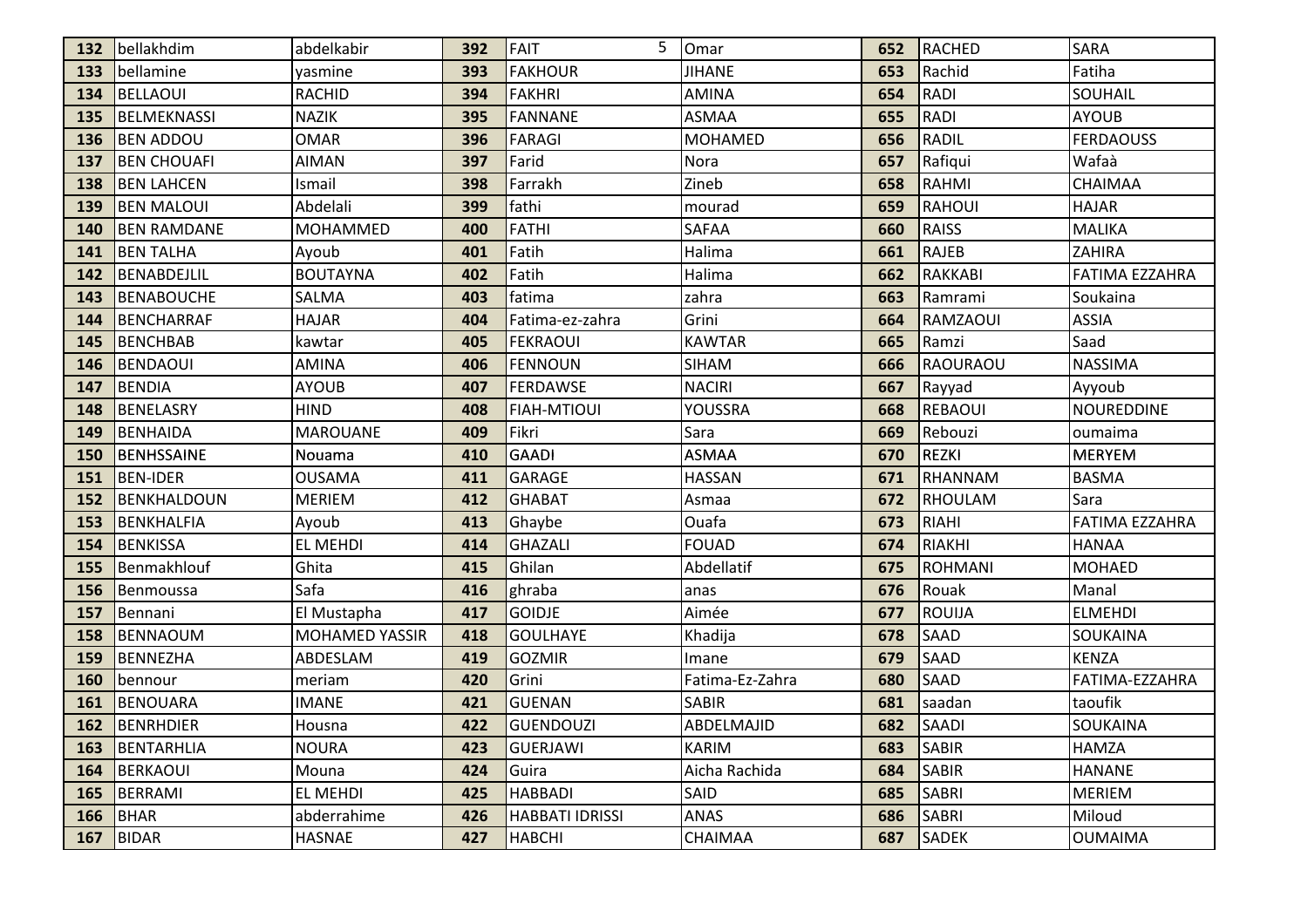| 168 | <b>BILI</b>        | <b>OUMAIMA</b>      | 428 | 6<br>haboussi         | khansaa           | 688 | <b>SADIK</b>    | <b>YOUNESS</b>      |
|-----|--------------------|---------------------|-----|-----------------------|-------------------|-----|-----------------|---------------------|
| 169 | <b>BILI</b>        | <b>MEHDI</b>        | 429 | <b>HACHADI</b>        | <b>ZINEB</b>      | 689 | Sadiki          | Fatima-zahra        |
| 170 | <b>BIRKWAT</b>     | <b>NIDAL</b>        | 430 | <b>HACHIMI ALAOUI</b> | <b>MOHAMED</b>    | 690 | <b>SAFA</b>     | ABDELALI            |
| 171 | <b>BIZEM</b>       | <b>KHADIJA</b>      | 431 | Hachkar               | <b>Basma</b>      | 691 | <b>SAFAR</b>    | Mohammed            |
| 172 | <b>BOUARFA</b>     | <b>MOHAMMED</b>     | 432 | <b>HADDAR</b>         | <b>KAOUTAR</b>    | 692 | <b>SAFOUANE</b> | <b>WARDA</b>        |
| 173 | <b>BOUAZZA</b>     | <b>FATIMA ZAHRA</b> | 433 | <b>HADIR</b>          | <b>KAWTAR</b>     | 693 | SAGUEM          | SARA                |
| 174 | <b>BOUCHIKHA</b>   | ZAHRA               | 434 | <b>HADRAOUI</b>       | ABDERRAZAK        | 694 | <b>SAIDI</b>    | <b>HAFID</b>        |
| 175 | <b>BOUCHTALLA</b>  | ABDELLAH            | 435 | <b>HADRI</b>          | <b>ZINEB</b>      | 695 | <b>SALAH</b>    | ABDELILAH           |
| 176 | <b>BOUDOUMA</b>    | <b>HAJAR</b>        | 436 | <b>HAFIANI</b>        | LAILA             | 696 | SALAHDDINE      | SALMA               |
| 177 | BOUGASSA           | Rim                 | 437 | <b>HAFID</b>          | <b>WAFAA</b>      | 697 | salhi           | ouissal             |
| 178 | boughza            | salma               | 438 | <b>HAJJAMI</b>        | <b>AHMED RIDA</b> | 698 | <b>SALIM</b>    | AYMAN               |
| 179 | <b>BOUGODI</b>     | omar                | 439 | <b>HAJJAR</b>         | Samira            | 699 | <b>SALLIK</b>   | YAMINE              |
| 180 | Bouhaddane         | Zineb               | 440 | <b>HAJJOUJ</b>        | Mohamed           | 700 | <b>SALMA</b>    | <b>RAGADY</b>       |
| 181 | <b>BOUHAFID</b>    | <b>NAIMA</b>        | 441 | <b>HAKKI</b>          | <b>FAISSAL</b>    | 701 | samil           | hicham              |
| 182 | <b>BOUHMID</b>     | <b>TARIQ</b>        | 442 | Halouani              | yassine           | 702 | <b>SAMKOUK</b>  | Fatima Zahra        |
| 183 | bouina             | khalid              | 443 | <b>HAMAMA</b>         | Nabil             | 703 | Samyh           | Houria              |
| 184 | <b>BOUJIBAR</b>    | <b>HAJAR</b>        | 444 | <b>HAMAMME</b>        | AHMED             | 704 | <b>SBAHI</b>    | <b>MOHAMED</b>      |
| 185 | <b>BOUKHALKHAL</b> | <b>FADWA</b>        | 445 | <b>HAMDI</b>          | Zineb             | 705 | SBAI            | <b>WIDAD</b>        |
| 186 | BOUKHOU            | YASSIN              | 446 | <b>HAMID</b>          | <b>SAFAA</b>      | 706 | <b>SBIBA</b>    | <b>SALAH EDDINE</b> |
| 187 | <b>BOUKILI</b>     | Ayoub               | 447 | Hammani               | Omayma            | 707 | <b>SEDEGUI</b>  | <b>MERYEM</b>       |
| 188 | <b>BOULAM</b>      | <b>HANANE</b>       | 448 | <b>HAMMI</b>          | <b>IKRAM</b>      | 708 | <b>SEHMANI</b>  | <b>HOUDA</b>        |
| 189 | Bouljoihel         | Hayat               | 449 | <b>HAMOUCHANE</b>     | <b>FADWA</b>      | 709 | <b>SEMAKI</b>   | <b>BOUTAINA</b>     |
| 190 | Boulmani           | Mohamed             | 450 | <b>HAMOUDAOUIA</b>    | <b>KHADIJA</b>    | 710 | <b>SFATY</b>    | <b>KHADIJA</b>      |
| 191 | <b>BOUMAREG</b>    | Imane               | 451 | hamouddi              | sabrine           | 711 | SFATY           | <b>KHADIJA</b>      |
| 192 | <b>BOUMHAOUAD</b>  | <b>SIHAM</b>        | 452 | hamouiyi              | sanaa             | 712 | Sghiouar        | Nabila              |
| 193 | Bounouail          | Mohamed             | 453 | <b>HANAF</b>          | <b>OUMAIMA</b>    | 713 | Sifeddine       | Rajaa               |
| 194 | <b>BOUNOUARA</b>   | FATIMAZAHRA         | 454 | <b>HANINE</b>         | <b>OUSSAMA</b>    | 714 | <b>SIMOUBDI</b> | Ilyass              |
| 195 | <b>BOUOTHMANY</b>  | <b>KAOUTAR</b>      | 455 | <b>HAOUTA</b>         | Khaoula           | 715 | sirajeddine     | asmaa               |
| 196 | BOUQOUFI           | <b>AFAF</b>         | 456 | <b>HAOUZI</b>         | <b>IMANE</b>      | 716 | SITTI           | Oumaima             |
| 197 | <b>BOURAS</b>      | <b>NORA</b>         | 457 | <b>HARDANE</b>        | <b>SOUKAINA</b>   | 717 | <b>SKIOUD</b>   | <b>OMAR</b>         |
| 198 | BOURJI             | <b>FAYCAL</b>       | 458 | HARRACH               | SOUKAINA          | 718 | slimati         | Chaymaa             |
| 199 | <b>BOUSSAKRI</b>   | <b>IKHLASS</b>      | 459 | <b>HEBBACH</b>        | <b>MILOUD</b>     | 719 | <b>SMAINA</b>   | LAILA               |
| 200 | <b>BOUSSATA</b>    | FATIMA EZZAHRA      | 460 | <b>HEMLALI</b>        | <b>MOUHSSINE</b>  | 720 | SOUHA           | <b>ASSABA</b>       |
| 201 | <b>BOUSSETTA</b>   | <b>NAOUALE</b>      | 461 | Himi                  | Ibtissam          | 721 | <b>SOUHAIL</b>  | <b>MOHSINE</b>      |
| 202 | <b>BOUSSETTA</b>   | <b>HAMZA</b>        | 462 | <b>Hissi</b>          | Ibtissame         | 722 | <b>SOUKI</b>    | <b>IMANE</b>        |
| 203 | BOUTALHA           | Ikram               | 463 | <b>HLAL</b>           | <b>MOHAMMED</b>   | 723 | SOUNI           | <b>RACHID</b>       |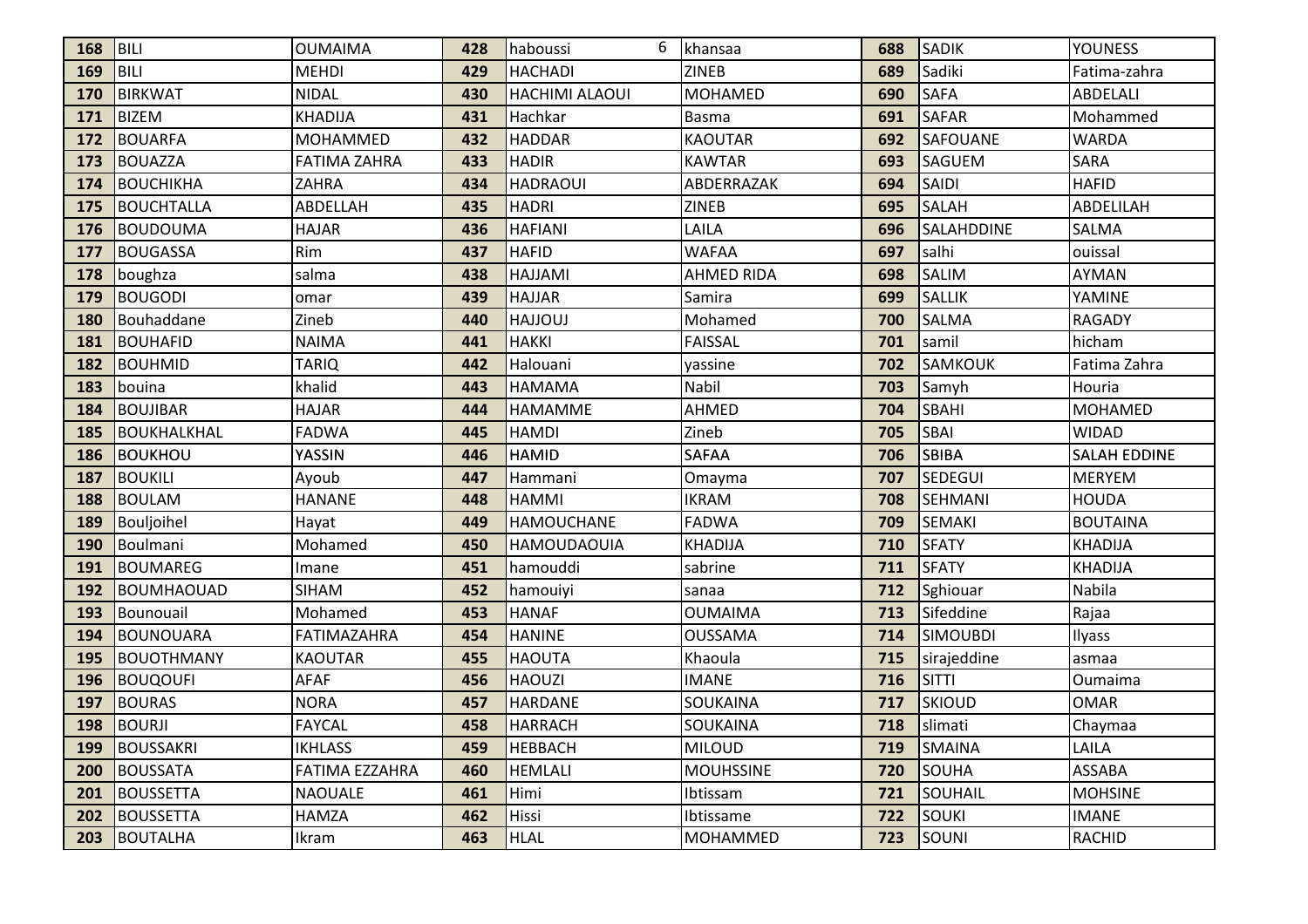| 204 | BOUTCHICH                 | <b>JILALI</b>      | 464 | <b>HLALI</b>     | 7 <b>IQBAL</b> | 724 | STAILI            | Najoua                |
|-----|---------------------------|--------------------|-----|------------------|----------------|-----|-------------------|-----------------------|
| 205 | BOUYAZID                  | <b>AMINA</b>       | 465 | <b>HMIDOUCHE</b> | <b>OUMAIMA</b> | 725 | <b>TABARNOUST</b> | <b>ACHRAF</b>         |
| 206 | Bouzekraoui               | Fatima Ezzahra     | 466 | hmouch           | hind           | 726 | <b>TABAT</b>      | SOUKAINA              |
| 207 | <b>BOUZIDI</b>            | Khadija            | 467 | <b>HSICI</b>     | <b>KHADIJA</b> | 727 | <b>TAHTAH</b>     | <b>OUMAIMA</b>        |
| 208 | <b>BROUZI</b>             | <b>OMAR</b>        | 468 | Ichennarn        | Imane          | 728 | <b>TAIR</b>       | <b>AMINE</b>          |
| 209 | <b>BZAZOU EL OUAZZANI</b> | ZINE EL ABIDINE    | 469 | <b>IDADDI</b>    | LAILA          | 729 | <b>TAKARI</b>     | <b>REDA</b>           |
| 210 | CHAALI                    | <b>MARYAM</b>      | 470 | <b>IDEM</b>      | <b>MANAR</b>   | 730 | <b>TALAA</b>      | Wafae                 |
| 211 | <b>CHAANOUN</b>           | Ayoub              | 471 | <b>IDIKEN</b>    | <b>MOHAMED</b> | 731 | Talibi            | Khaoula               |
| 212 | <b>CHABLI</b>             | Hamza              | 472 | <b>IGLILI</b>    | YOUSSRA        | 732 | <b>TAMDOULI</b>   | Fatima-Ez-Zahra       |
| 213 | <b>CHAFIK</b>             | <b>MARIYA</b>      | 473 | <b>IGMOULLAN</b> | <b>MERYEM</b>  | 733 | Tamouro           | Walid                 |
| 214 | <b>CHAFOUI</b>            | <b>MOURAD</b>      | 474 | <b>IKOU</b>      | <b>JAMAL</b>   | 734 | taoufik           | kawtar                |
| 215 | <b>CHAGRA</b>             | ZAINEB             | 475 | <b>IMSEG</b>     | <b>IMANE</b>   | 735 | <b>TAOUGAR</b>    | <b>KAWTAR</b>         |
| 216 | <b>CHAHID</b>             | <b>ANASS</b>       | 476 | <b>IRAOUI</b>    | SARA           | 736 | <b>TARFI</b>      | RANIA                 |
| 217 | <b>CHAHID</b>             | <b>AYOUB</b>       | 477 | irrafia          | naima          | 737 | <b>TAYOUNE</b>    | SAADIA                |
| 218 | <b>CHAIBI</b>             | <b>ILIAS</b>       | 478 | <b>ISSIMOU</b>   | <b>HAMZA</b>   | 738 | <b>TAZI</b>       | <b>OTHMANE</b>        |
| 219 | <b>CHAKIR</b>             | <b>SAMIR</b>       | 479 | izem             | <b>TOURIA</b>  | 739 | <b>TAZZIT</b>     | FATIMAZAHRA           |
| 220 | <b>CHAKIRI</b>            | Soufiane           | 480 | <b>JAARANY</b>   | <b>ZAKARIA</b> | 740 | <b>TEDID</b>      | <b>ZINEB</b>          |
| 221 | <b>CHAMEKH</b>            | <b>AYYOUB</b>      | 481 | <b>JAGHAR</b>    | <b>SARA</b>    | 741 | <b>TIABI</b>      | <b>IKRAM</b>          |
| 222 | <b>CHAOUBI</b>            | YOUSSEF            | 482 | jaouad           | loubna         | 742 | <b>TIMZOURA</b>   | <b>FATIMA EZZAHRA</b> |
| 223 | Chaoui                    | Bouchra            | 483 | <b>JEDDAB</b>    | <b>HAFIDA</b>  | 743 | TIZI              | jihane                |
| 224 | Charif                    | Choumous           | 484 | <b>JEDDI</b>     | Mohamed        | 744 | <b>TOUAE</b>      | Yassine               |
| 225 | Charif                    | Amal               | 485 | <b>JEFFANE</b>   | <b>SABRINE</b> | 745 | <b>TOUILAB</b>    | CHAIMAA               |
| 226 | <b>CHARIF RGUIBI</b>      | <b>KHALIL</b>      | 486 | Jelloul          | kawtar         | 746 | <b>TOUMDY</b>     | FATIMAZAHRA           |
| 227 | <b>CHATTAHY</b>           | <b>KAOUTAR</b>     | 487 | <b>JEOUAL</b>    | <b>ZAKARIA</b> | 747 | <b>WAHHAM</b>     | <b>RIME</b>           |
| 228 | <b>CHBANI</b>             | <b>MALIKA</b>      | 488 | <b>JISMANI</b>   | Sara           | 748 | <b>WAJAL</b>      | ALI                   |
| 229 | <b>CHCHAB</b>             | <b>FADWA</b>       | 489 | <b>JNIH</b>      | <b>ASMAE</b>   | 749 | <b>WAKRIM</b>     | <b>NASSIMA</b>        |
| 230 | <b>CHEBAB</b>             | <b>HAFSA</b>       | 490 | <b>JOUIBER</b>   | <b>MERYEM</b>  | 750 | <b>WARDI</b>      | <b>YOUSSEF</b>        |
| 231 | <b>CHEBANAT</b>           | SANAA              | 491 | <b>KABBAB</b>    | Ilyass         | 751 | <b>WINA</b>       | CHAIMAA               |
| 232 | <b>CHENNI</b>             | <b>YOUNES</b>      | 492 | <b>KABIL</b>     | <b>HAJAR</b>   | 752 | <b>WINA</b>       | CHAIMAA               |
| 233 | <b>CHENNOUFI</b>          | <b>IKHLAS HANI</b> | 493 | <b>KABLI</b>     | <b>IMANE</b>   | 753 | Yajja             | Redouane              |
|     | 234 CHERKAOUI             | Ghita              | 494 | KACHACH          | FATIMAZAHRA    | 754 | <b>Valid</b>      | taha                  |
| 235 | <b>CHICHA</b>             | <b>TARIK</b>       | 495 | <b>KADDOURI</b>  | <b>MORAD</b>   | 755 | YASSAR            | <b>AZHAR</b>          |
| 236 | Chikhi                    | El mahdi           | 496 | Kadri            | Hamza          | 756 | <b>ZAGGOUMI</b>   | <b>HASNA</b>          |
| 237 | <b>CHIRAJ</b>             | SIHAM              | 497 | <b>KAMALI</b>    | CHAIMAE        | 757 | <b>ZAGHIBA</b>    | <b>ILYASS</b>         |
| 238 | <b>CHKOUNDA</b>           | <b>HALIMA</b>      | 498 | KAMIDI           | ASMA           | 758 | ZAHER             | <b>IMANE</b>          |
|     | 239 CHNITER               | <b>MARYEM</b>      | 499 | <b>KARDOUDI</b>  | <b>ILHAME</b>  | 759 | <b>ZAHM</b>       | SOUKAINA              |